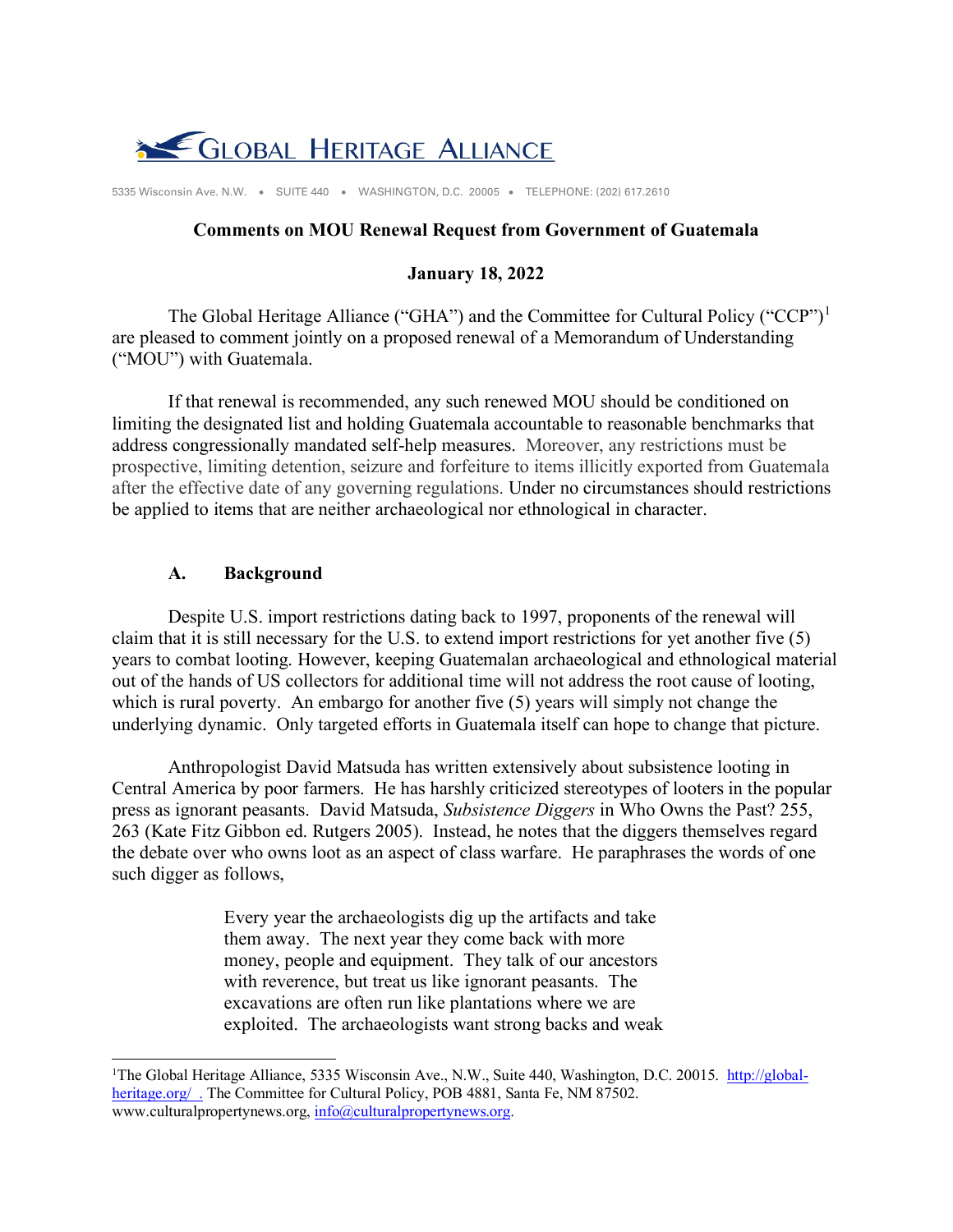minds. When we work for them, they pay us little and do not treat us with respect. We are never asked what we think, and there is no chance for advancement. The artifacts represent money and power to archaeologists. That is how they make their upper class living. To us, these gifts from our ancestors mean seed corn, food, clothes and security. This is how we live our lower-class lives.

#### (*Id.* at 264.)

#### **B. U.S. Law**

The Cultural Property Implementation Act ("CPIA"), 19 U.S.C. §§ 2601 *et seq.* contains significant procedural and substantive constraints on the executive authority to impose import restrictions on archaeological and ethnological objects. The Cultural Property Advisory Committee ("CPAC") is to provide the executive with useful advice about this process. *Id.* § 2605. "Regular" restrictions may only be applied to archaeological artifacts of "cultural significance" "first discovered within" and "subject to the export control" of a specific UNESCO State Party*. Id.* § 2601. There must be some finding that the cultural patrimony of the UNESCO State Party is in jeopardy. *Id.* § 2602. They must be part of a "concerted international response" "of similar restrictions" of other market nations and can only be applied after less onerous "self-help" measures are tried. *Id.* They must also be consistent with the general interest of the international community in the interchange of cultural property among nations for scientific, cultural, and educational purposes. *Id.* 

Leaving aside limitations on entering into agreements, there are also strict limitations on what types of artifacts may be restricted. In particular, import restrictions may only be applied to archaeological and ethnological artifacts of "cultural significance" "first discovered within" and "subject to the export control" of a specific UNESCO State Party. *Id.* § 2601(2). They must be part of a "concerted international response" of other market nations and can only be applied after less onerous "self-help" measures are tried. *Id.* § 2602(a)(1). They must also be consistent with the general interest of the international community in the interchange of cultural property among nations for scientific, cultural, and educational purposes. *Id.*

The definitions of archaeological and ethnological objects limit the scope of any restrictions. Section 2601 defines them as follows:

> (2) The term "archaeological or ethnological material of the State Party" means –

> > (A) any object of archaeological interest;

(B) any object of ethnological interest; or

(C) any fragment or part of any object referred to in subparagraph (A) or (B); which was first discovered within, and is subject to export control by, the State Party. For purposes of this paragraph—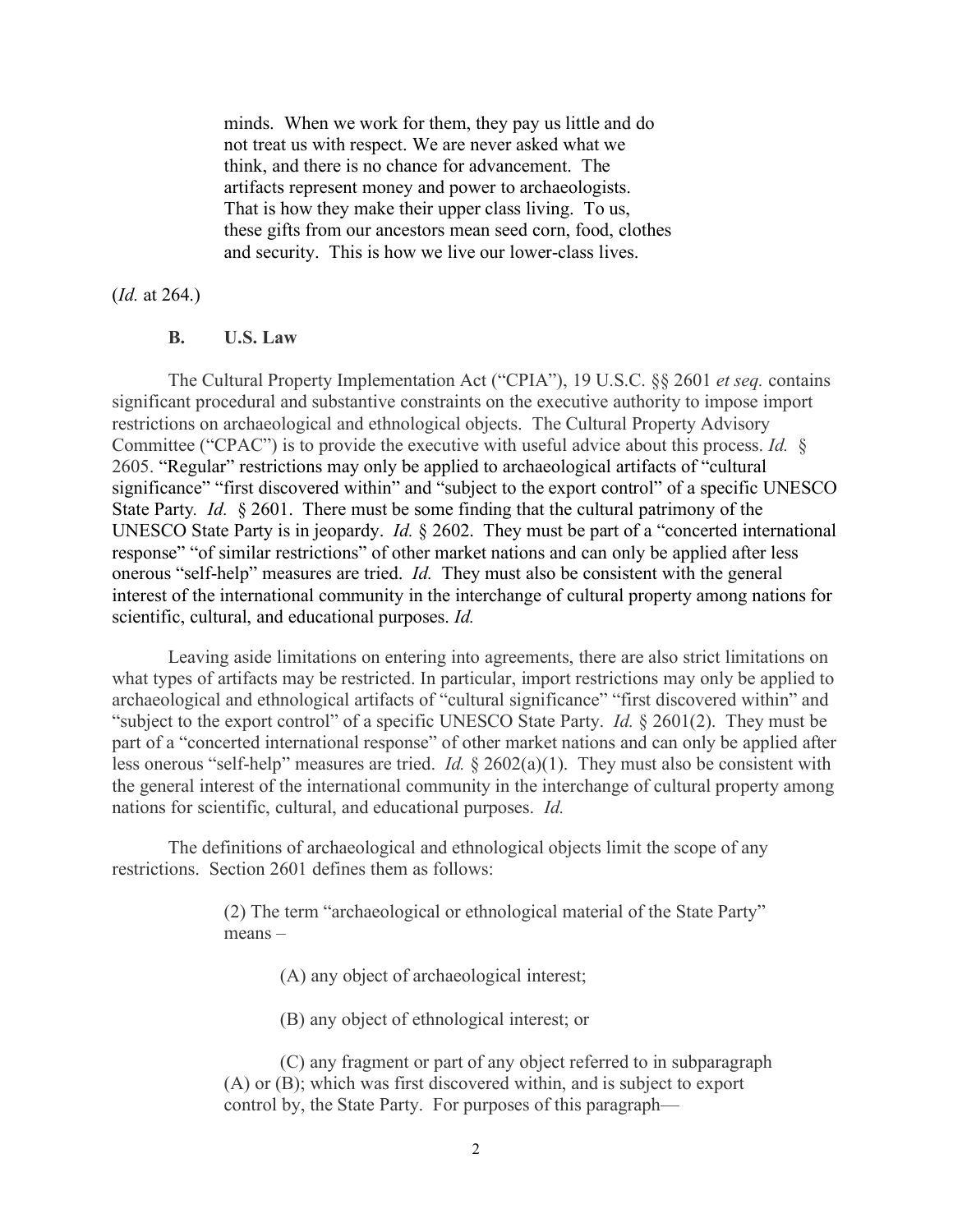(i) no object may be considered to be an object of archaeological interest unless such object –

> (I) is of cultural significance; (II) is at least two hundred and fifty years old; and III) was normally discovered as a result of scientific excavation, clandestine or accidental digging, or exploration on land or underwater; and (ii) no object may be considered to be an object of ethnological interest unless such object is – (I) the product of a tribal or nonindustrial society, and (II) important to the cultural heritage of a people because of its distinctive characteristics, comparative rarity, or its contribution to the knowledge of the origins, development, or history of that people.

The legislative history underscores the fact that "ethnological material" is to be defined narrowly. According to the Senate Report,

> Ethnological material" includes any object that is the product of a tribal or similar society, and is important to the cultural heritage of a people because of its distinctive characteristics, its comparative rarity, or its contribution to the knowledge of their origins, development or history. *While these materials do not lend themselves to arbitrary age thresholds, the committee intends this definition, to encompass only what is sometimes termed "primitive" or "tribal" art, such as masks, idols, or totem poles, produced by tribal societies in Africa and South America.* Such objects must be important to a cultural heritage by possessing characteristics which distinguish them from other objects in the same category providing particular insights into the origins and history of a people. The committee does not intend the definition of ethnological materials under this title to apply to trinkets and other objects that are common or repetitive or essentially alike in material design, color, or other outstanding characteristics with other objects of the same type, or which have relatively little value for understanding the origins or history of a particular people or society.

U.S. SENATE REPORT, 97-564 at 5 (emphasis added).

## **C. GHA and CCP Concerns about the Guatemalan Request**

## **1. No Showing of Current Looting**

CPIA import restrictions are meant to address current looting not looting that took place decades ago when mores and laws were different. Here, the State Department has not produced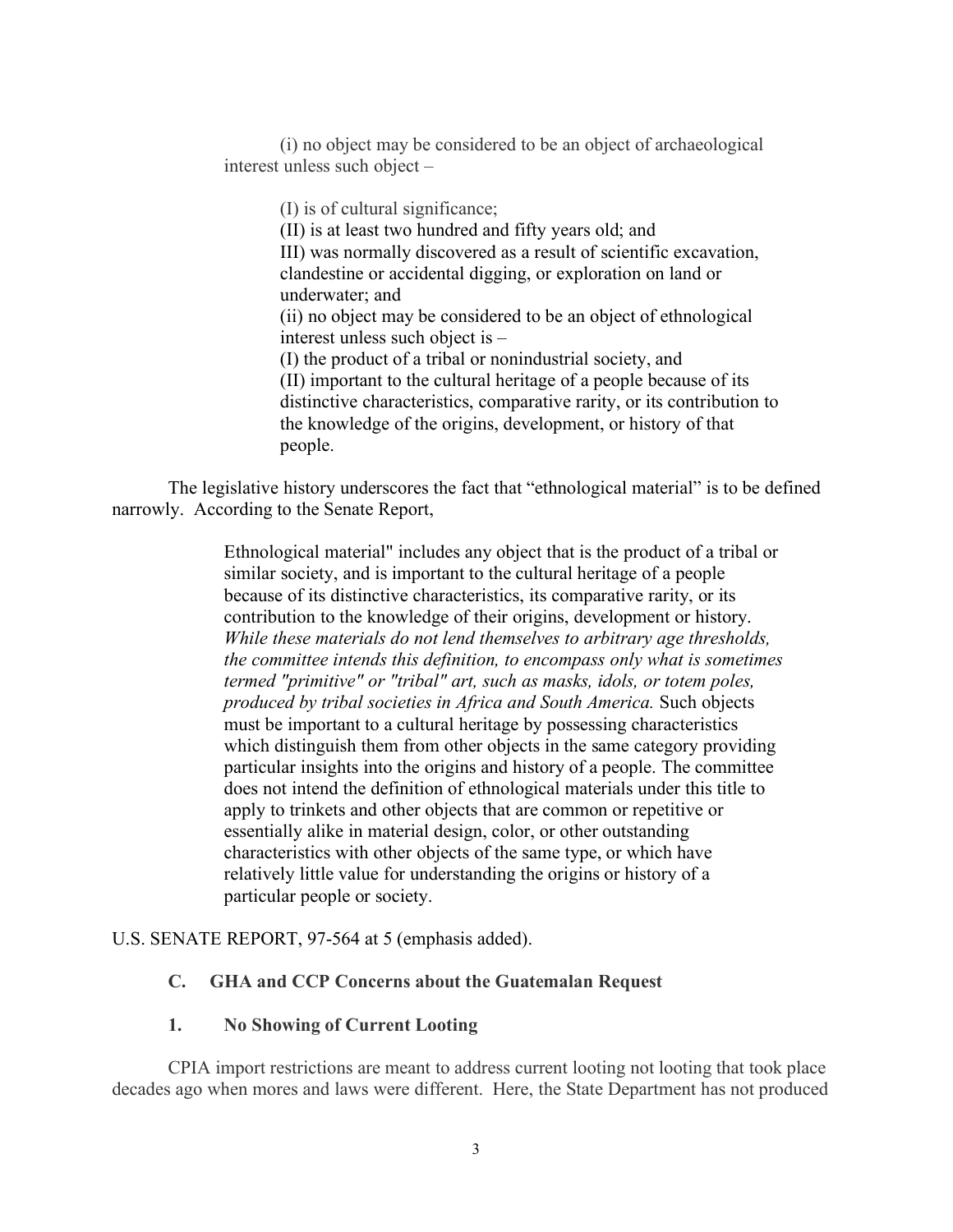any evidence to prove there is a significant current looting problem. Under the circumstances, CPAC should question Guatemalan authorities closely before CPAC can make the required finding that Guatemala's cultural patrimony is in danger.

## **2. Any MOU Should Be Conditioned on Benchmarks for Self-Help Measures.**

Before any MOU with Guatemala may be agreed to, CPAC must advise whether "Guatemala has taken measures consistent with the Convention to protect its cultural patrimony." *Id.* § 2602 (A)(1) (B). The CPIA further requires a finding that "remedies less drastic than the application of the restrictions . . . are not available." *Id.* § 2602 (A)(1)(C)(ii).

Here, the 2017 Amendment with Guatemala focuses on law enforcement efforts that do not address the root of the problem. Instead of more punitive measures, CPAC instead should recommend that Guatemala investigate the creation of a portable antiquity reporting scheme for objects found on private land. Once objects reported under that scheme are registered, landowners and/or finders acting with the permission of the landowner should be allowed to retain or sell common objects not necessary for state museums. Such a program, which has been quite successful in the United Kingdom,<sup>[2](#page-3-0)</sup> could be a model for countries such as Guatemala, at least as far as common, redundant objects found on private land are concerned.

There are two other areas where self-help measures may address looting at archaeological sites. First, CPAC should recommend that U.S. archaeologists working in Guatemala ensure there is year-round site security at their sites. This can now be accomplished in a cost-effective manner with the use of cameras and other low-cost electronic security devices. Second, CPAC should recommend that U.S. archaeologists pay their archaeological workers a fair living wage. This will help provide a disincentive for the "subsistence digging" described in Dr. Matsuda's work.

# **3. CPAC Should Limit the Scope of Any Designated List.**

The renewal of the MOU with Guatemala should not be an excuse to expand current import restrictions, particularly to coins.

Colonial era coins used in Guatemala were struck elsewhere until a mint was opened in the 1730's. Subsequently, Guatemala City became the major mint for the Central American Republic until some years after that union broke up and coins were struck in the name of Guatemala itself. Colonial and Republican era coins are not archaeological in nature; they either do not meet the 250-year threshold and/or are not "normally discovered" within the ground. *See*  19 U.S.C. § 2601 (2)(C (i)(II)(III). Nor do coins meet the definition of ethnological objects. *Id.*  $\S 2601(2)(C)$  ii). They are not made individually, but by sophisticated industrial processes. Finally, due to their circulation in international commerce, one cannot assume such coins were "first discovered within" and hence were "subject to export control by" Guatemalan authorities. *Id.* § 2601 (2) (C). Indeed, early coins that circulated within Guatemala were also legal tender in the United States until 1857.

<span id="page-3-0"></span><sup>&</sup>lt;sup>2</sup> For more about the United Kingdom's voluntary Portable Antiquity Scheme and mandatory Treasure Act, see <https://finds.org.uk/> (last visited January 18, 2022).